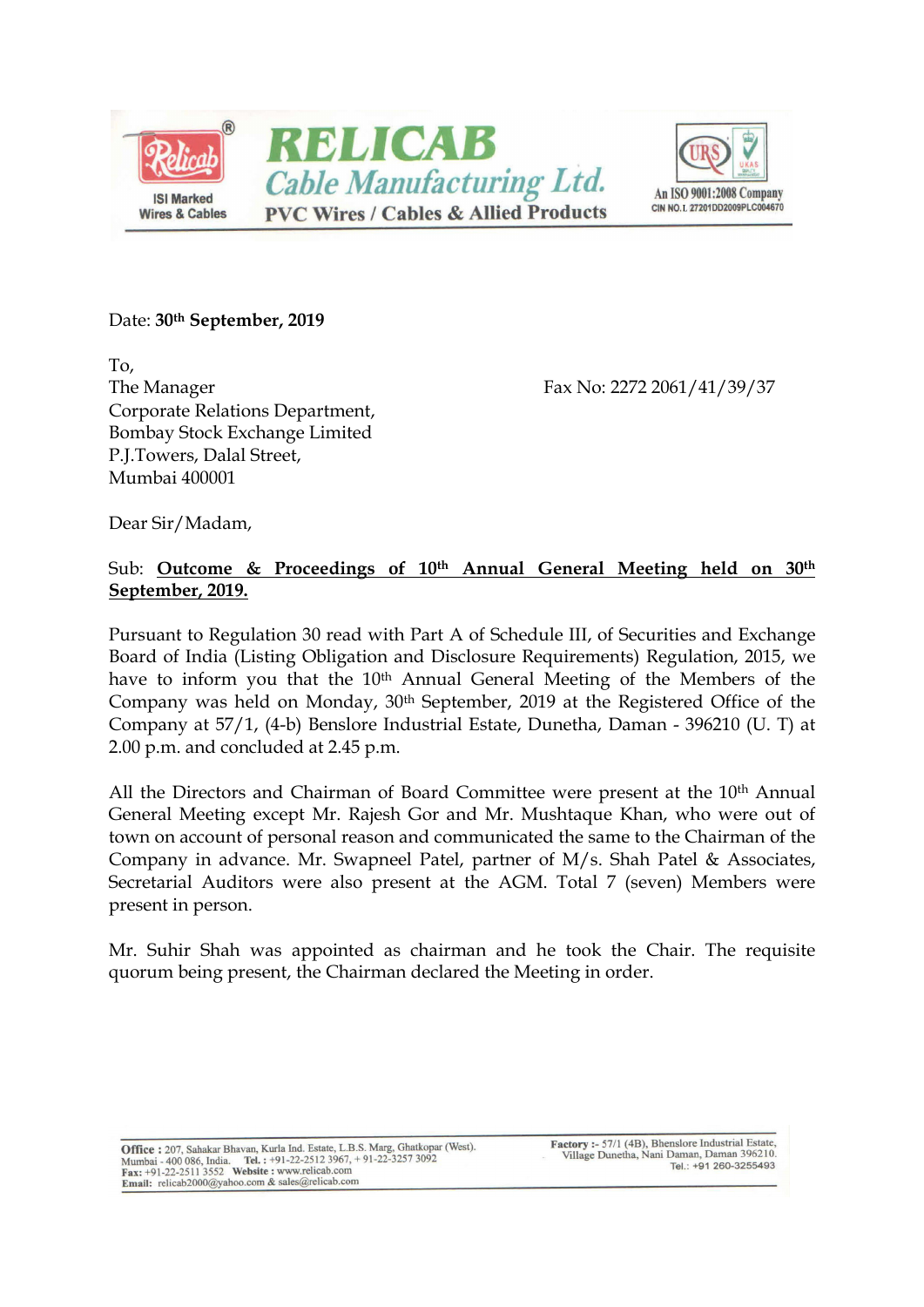

The Chairman briefed the Members about the relevant provisions of the Companies Act, 2013, the relevant rules made thereunder, provisions of SEBI (Listing Obligation and Disclosure Requirements) Regulations, 2015 and the procedure of the AGM. He also informed that as per the provisions of Section 108 of the Companies Act, 2013 read with Rule 20 of the Companies (Management and Administration) Rules, 2014 as amended from time to time, and other applicable provisions of the Companies Act, 2013 and Regulation 44 of the SEBI (Listing Obligation and Disclosure Requirements) Regulations, 2015, the Company had provided to its members the facility to cast their votes by electronic means on all resolutions as stated in the notice to the 10<sup>th</sup> Annual General Meeting and e-voting was kept open from Friday, September 27, 2019 9:00 a.m. (IST) to Sunday, September 29, 2019 5:00 p.m. (IST). Mr. Swapneel Patel partner at M/s. Shah Patel & Associates, Practising Company Secretaries, acted as Scrutinizer for evoting.

With the consent of all the members, Notice of the 10<sup>th</sup> Annual General Meeting and Auditor's Report were taken as read.

The objective and implications of all the Resolution were briefly explained by the Chairman and the Members transacted the following businesses:

# Ordinary Business

- 1. To receive, consider, approve and adopt the Audited Financial Statement comprising of Balance Sheet as at 31st March 2019, Profit and Loss Account (Statement of Profit and Loss) for the year ended on that date, Cash Flow Statement and the Notes together with the Reports of the Directors and Auditor thereon
- 2. To appoint a Director in place of Mr. Suhir Shah (DIN: 02420617) who retires by rotation under the applicable provisions of the Companies Act, 2013 and being eligible, offered himself for re-appointment
- 3. To ratify appointment M/s. Jain JagawatKamdar& Co., Chartered Accountants (Firm Reg. No.122530W) as the Statutory Auditors of the Company to hold office from the conclusion of this Annual General Meeting up to the conclusion of 11th Annual General Meeting at remuneration as may be fixed by the Board of Directors in consultation with them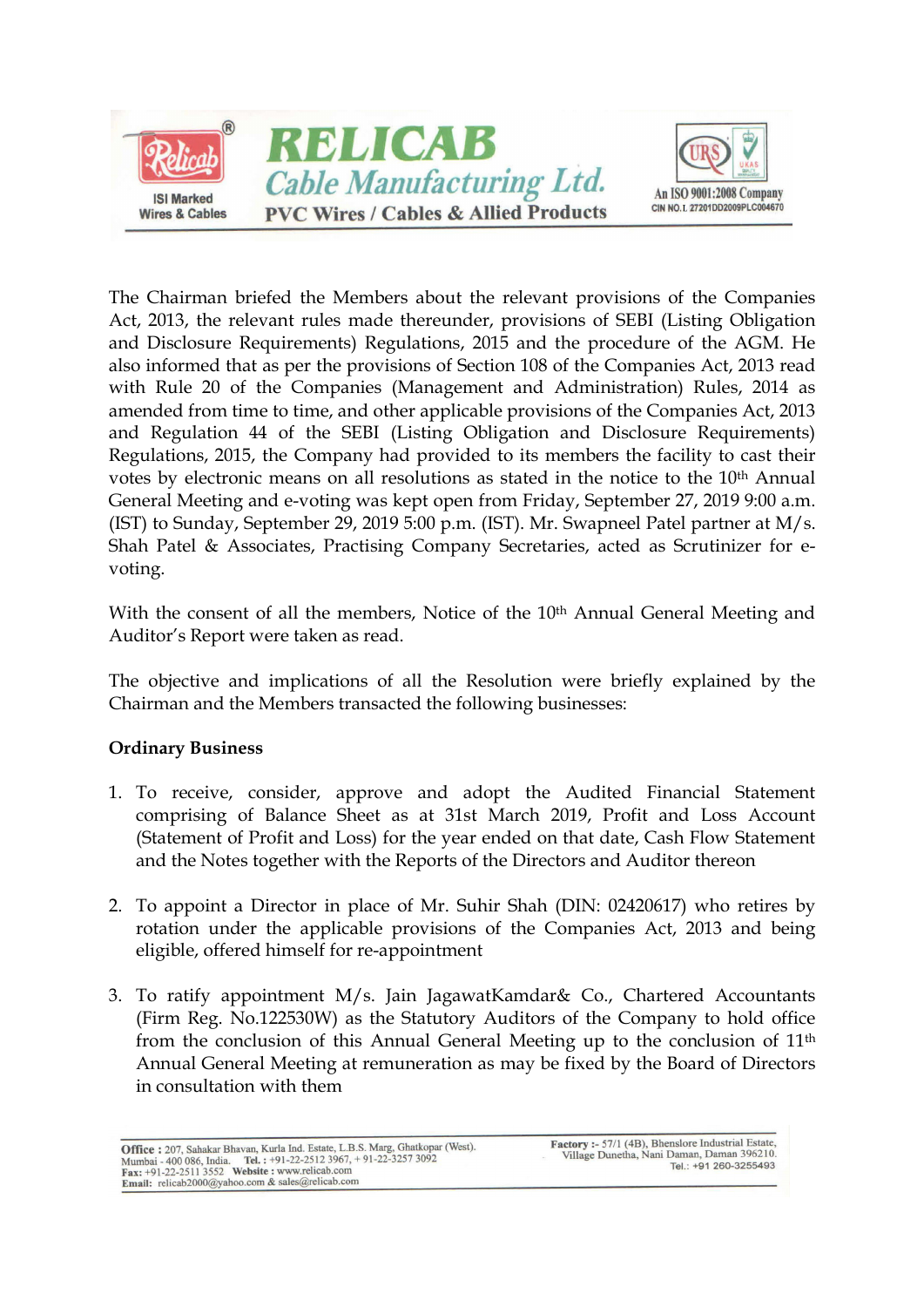



Thereafter, the Chairman ordered poll on all the resolutions and appointed Mr. Swapneel Patel, partner of M/s. Shah Patel & Associates, as Scrutinizer for poll.

The poll was conducted as per the provisions of the Companies Act, 2013 and Rules made thereunder. The Scrutinizer will issue separate Scrutinizer's Report on e-voting and on the poll taken at AGM. The Scrutinizer will also issue a combined report on the result of e-voting together with the poll taken at the AGM. The said report will be submitted to the Chairman of the AGM. On the basis of the Scrutinizer's Report, the Chairman will declare the results of the voting on resolutions mentioned in the notice of  $10<sup>th</sup>$  AGM of the Company. The said results will be immediately submitted to the Stock Exchange where the shares of the Company are listed, website of the Company and at the registered office and Corporate Office of the Company and also at the website of the NSDL.

Kindly take the above proceeding on your record and oblige.

Thanking You.

Yours faithfully,

# For Relicab Cable Manufacturing Limited

 $SD/-$ 

Khushboo Desai Company Secretary Membership No. A45510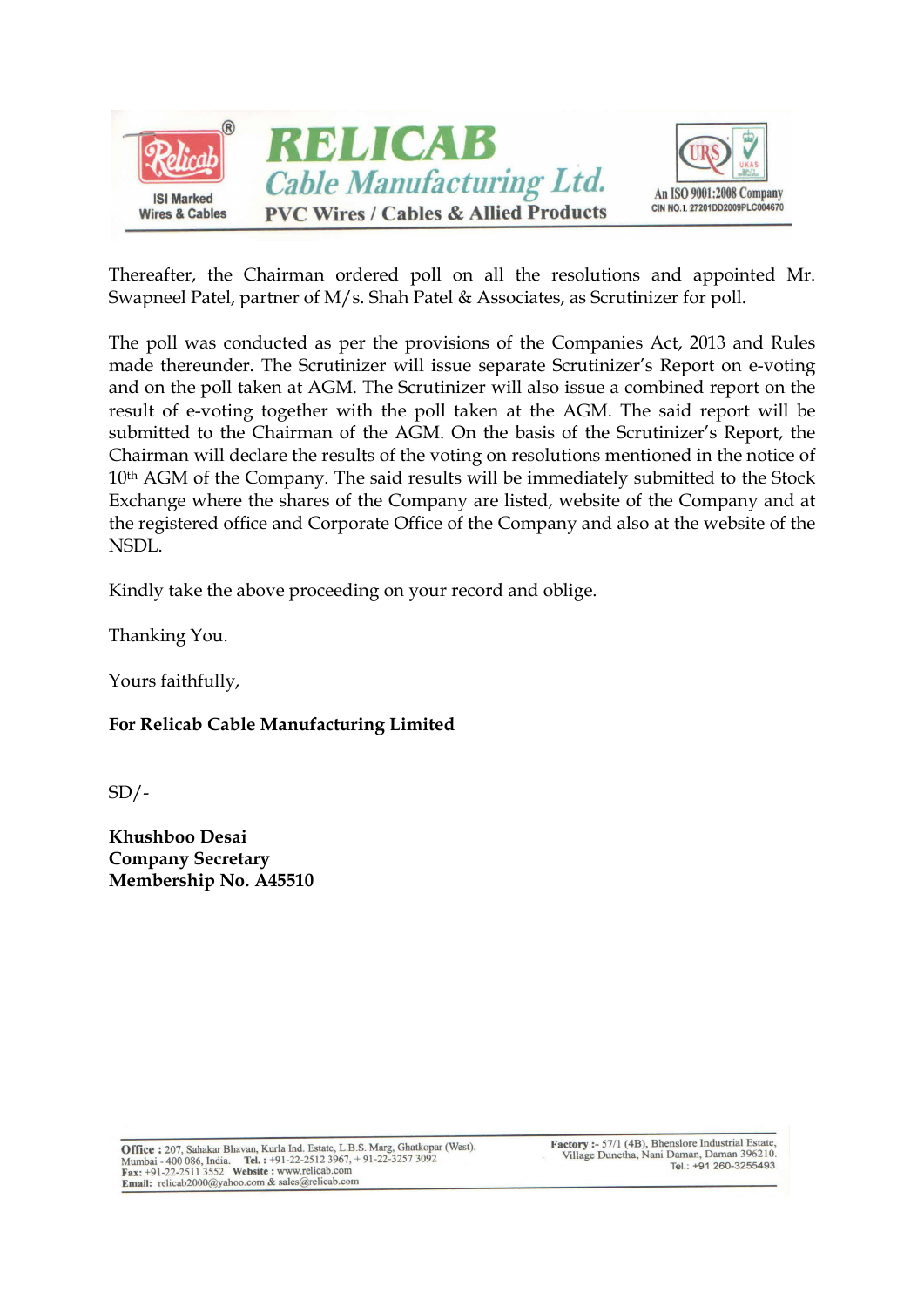



### Date: 30th September, 2019

To, The Manager Corporate Relations Department, Bombay Stock Exchange Limited P.J.Towers, Dalal Street, Mumbai 400001

Fax No: 2272 2061/41/39/37

Dear Sir/Madam,

# Sub: Outcome & Proceedings of 10th Annual General Meeting held on 30th September, 2019.

Pursuant to Regulation 30 read with Part A of Schedule III, of Securities and Exchange Board of India (Listing Obligation and Disclosure Requirements) Regulation, 2015, we have to inform you that the 10<sup>th</sup> Annual General Meeting of the Members of the Company was held on Monday, 30<sup>th</sup> September, 2019 at the Registered Office of the Company at 57/1, (4-b) Benslore Industrial Estate, Dunetha, Daman - 396210 (U. T) at 2.00 p.m. and concluded at 2.45 p.m.

All the Directors and Chairman of Board Committee were present at the 10<sup>th</sup> Annual General Meeting except Mr. Rajesh Gor and Mr. Mushtaque Khan, who were out of town on account of personal reason and communicated the same to the Chairman of the Company in advance. Mr. Swapneel Patel, partner of M/s. Shah Patel & Associates, Secretarial Auditors were also present at the AGM. Total 7 (seven) Members were present in person.

Mr. Suhir Shah was appointed as chairman and he took the Chair. The requisite quorum being present, the Chairman declared the Meeting in order.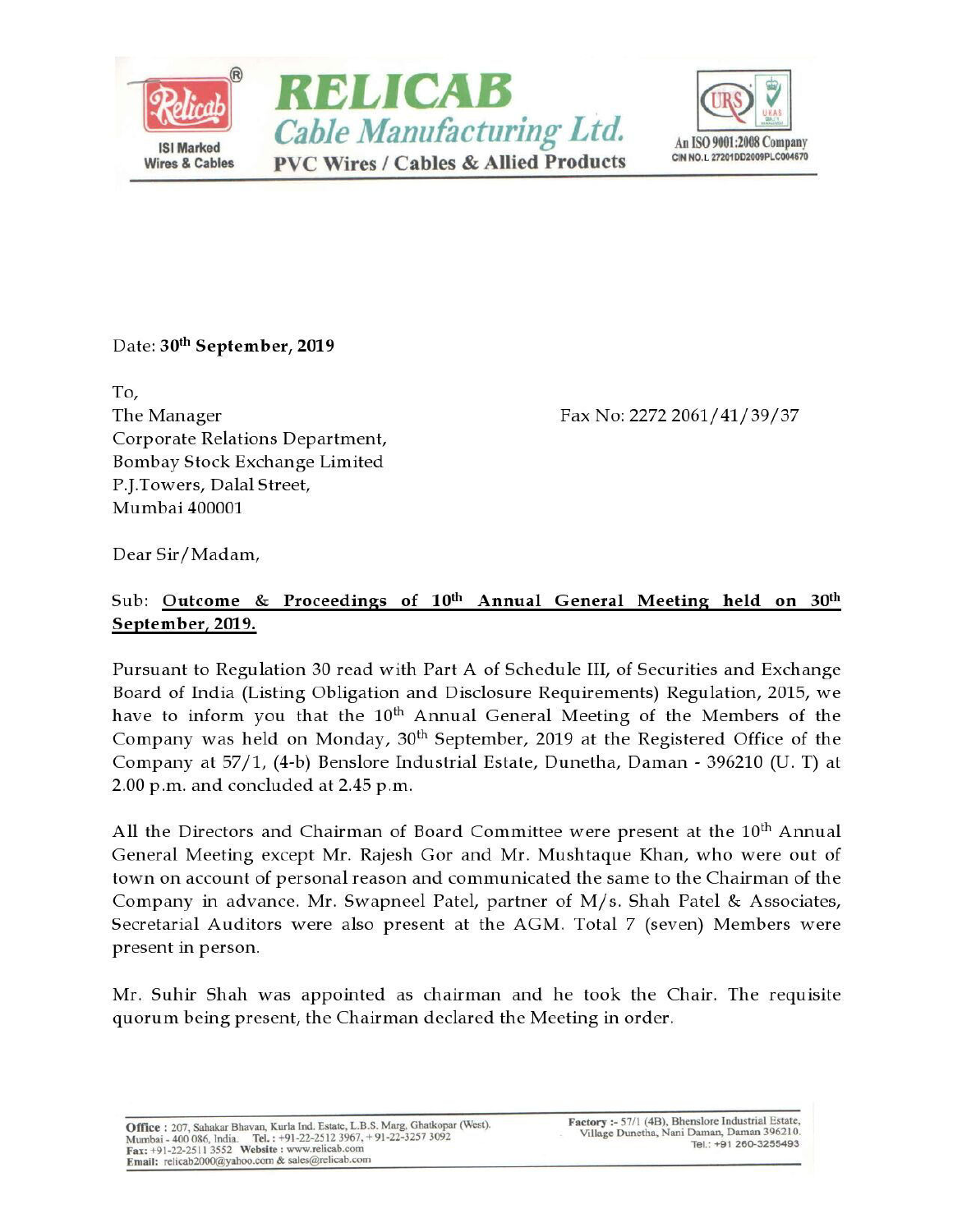

The Chairman briefed the Members about the relevant provisions of the Companies Act, 2013, the relevant rules made thereunder, provisions of SEBI (Listing Obligation and Disclosure Requirements) Regulations, 2015 and the procedure of the AGM. He also informed that as per the provisions of Section 108 of the Companies Act, 2013 read with Rule 20 of the Companies (Management and Administration) Rules, 2014 as amended from time to time, and other applicable provisions of the Companies Act, 2013 and Regulation 44 of the SEBI (Listing Obligation and Disclosure Requirements) Regulations, 2015, the Company had provided to its members the facility to cast their votes by electronic means on all resolutions as stated in the notice to the 10<sup>th</sup> Annual General Meeting and e-voting was kept open from Friday, September 27, 2019 9:00 a.m. (IST) to Sunday, September 29, 2019 5:00 p.m. (IST). Mr. Swapneel Patel partner at  $M/s$ . Shah Patel & Associates, Practising Company Secretaries, acted as Scrutinizer for evoting.

With the consent of all the members, Notice of the 10<sup>th</sup> Annual General Meeting and Auditor's Report were taken as read.

The objective and implications of all the Resolution were briefly explained by the Chairman and the Members transacted the following businesses:

# **Ordinary Business**

- 1. To receive, consider, approve and adopt the Audited Financial Statement comprising of Balance Sheet as at 31st March 2019, Profit and Loss Account (Statement of Profit and Loss) for the year ended on that date, Cash Flow Statement and the Notes together with the Reports of the Directors and Auditor thereon
- 2. To appoint a Director in place of Mr. Suhir Shah (DIN: 02420617) who retires by rotation under the applicable provisions of the Companies Act, 2013 and being eligible, offered himself for re-appointment
- 3. To ratify appointment M/s. Jain JagawatKamdar& Co., Chartered Accountants (Firm Reg. No.122530W) as the Statutory Auditors of the Company to hold office from the conclusion of this Annual General Meeting up to the conclusion of 11<sup>th</sup> Annual General Meeting at remuneration as may be fixed by the Board of Directors in consultation with them